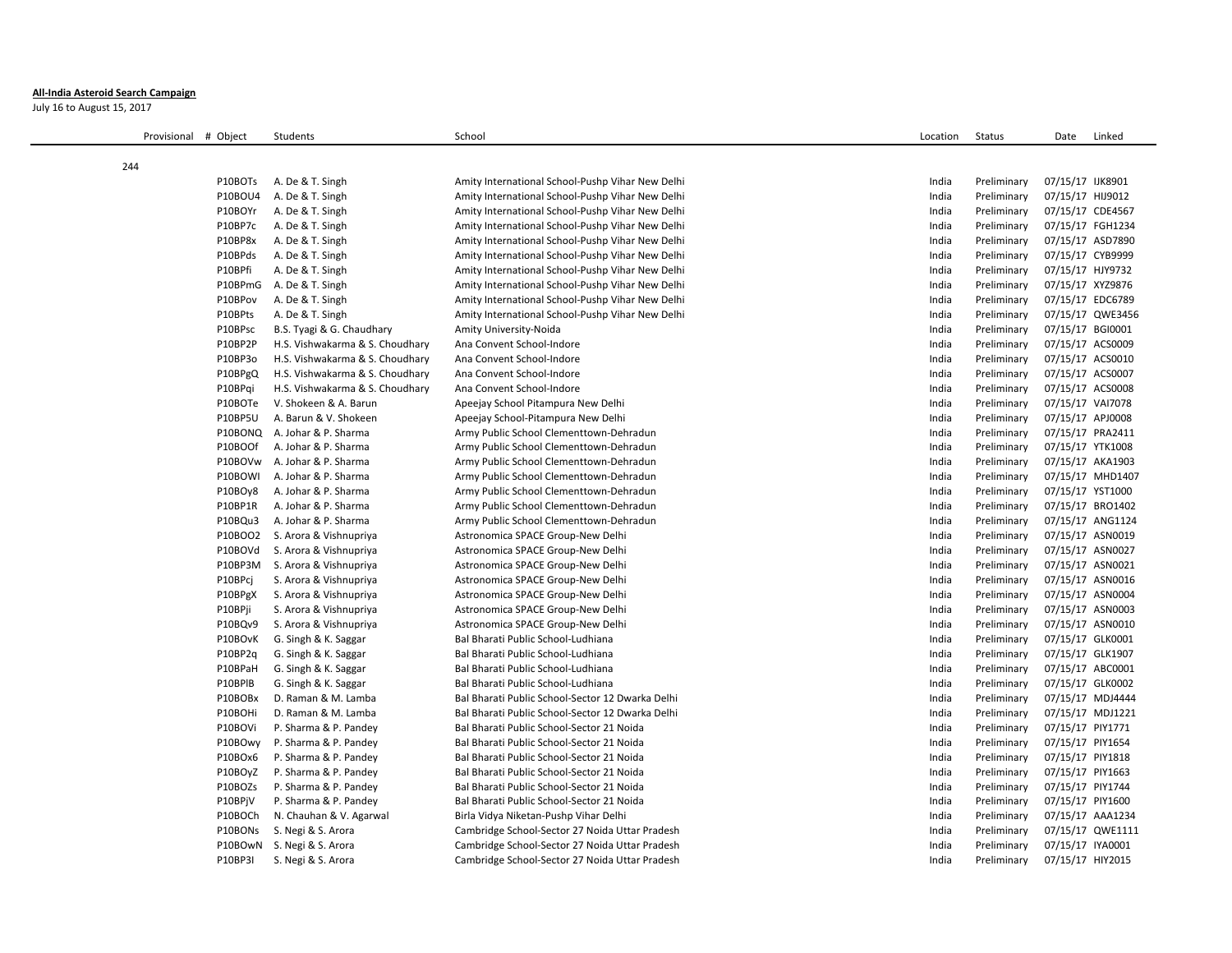| P10BPhe        | S. Negi & S. Arora            | Cambridge School-Sector 27 Noida Uttar Pradesh         | India | Preliminary | 07/15/17 SAM0004 |                  |
|----------------|-------------------------------|--------------------------------------------------------|-------|-------------|------------------|------------------|
| P10BQtQ        | S. Negi & S. Arora            | Cambridge School-Sector 27 Noida Uttar Pradesh         | India | Preliminary | 07/15/17 IYA2015 |                  |
| P10BPiV        | S. Rani & V. Bhardwaj         | Chaudhary Charan Singh University Meerut-Uttar Pradesh | India | Preliminary | 07/15/17 ARY0002 |                  |
|                | P10BOM1 S. Rani & V. Bhardwaj | Chaudhary Charan Singh University-Meerut Uttar Pradesh | India | Preliminary | 07/15/17 BSM0001 |                  |
| P10BOOE        | S. Rani & V. Bhardwaj         | Chaudhary Charan Singh University-Meerut Uttar Pradesh | India | Preliminary |                  | 07/15/17 AMB0001 |
| P10BOQ6        | S. Rani & V. Bhardwaj         | Chaudhary Charan Singh University-Meerut Uttar Pradesh | India | Preliminary | 07/15/17 BSM0001 |                  |
| P10BOUC        | S. Rani & V. Bhardwaj         | Chaudhary Charan Singh University-Meerut Uttar Pradesh | India | Preliminary | 07/15/17 JET0001 |                  |
| P10BOOX        | S. Nayak & S. Senapati        | College Of Engineering And Technology-Bhubaneswar      | India | Preliminary | 07/15/17 SONALI1 |                  |
| P10BOw4        | H. Ahuja & A. Sheoran         | D A V Public School-Sector49 Gurugram                  | India | Preliminary | 07/15/17 AST0034 |                  |
| P10BPfl        | H. Ahuja & A. Sheoran         | D A V Public School-Sector49 Gurugram                  | India | Preliminary | 07/15/17 AST0022 |                  |
| P10BPkk        | H. Ahuja & A. Sheoran         | D A V Public School-Sector49 Gurugram                  | India | Preliminary | 07/15/17 AST0021 |                  |
| P10BPms        | H. Ahuja & A. Sheoran         | D A V Public School-Sector49 Gurugram                  | India | Preliminary | 07/15/17 AST0006 |                  |
| P10BPo8        | H. Ahuja & A. Sheoran         | D A V Public School-Sector49 Gurugram                  | India | Preliminary | 07/15/17 AST0007 |                  |
| P10BQvQ        | A. Sheoran                    | D A V Public School-Sector49 Gurugram                  | India | Preliminary | 07/15/17 DAV0001 |                  |
| P10BOLP        | P. Raj & A. Kopika            | D.A.V. Public School-Velachery Chennai Tamilnadu       | India | Preliminary | 07/15/17 DAV0008 |                  |
| P10BOO4        | P. Raj & A. Kopika            | D.A.V. Public School-Velachery Chennai Tamilnadu       | India | Preliminary | 07/15/17 DAV0017 |                  |
| P10BOO5        | P. Raj & A. Kopika            | D.A.V. Public School-Velachery Chennai Tamilnadu       | India | Preliminary | 07/15/17 DAV0015 |                  |
| P10BORr        | P. Raj & A. Kopika            | D.A.V. Public School-Velachery Chennai Tamilnadu       | India | Preliminary | 07/15/17 DAV0009 |                  |
| P10BOT7        | P. Raj & A. Kopika            | D.A.V. Public School-Velachery Chennai Tamilnadu       | India | Preliminary | 07/15/17 DAV0010 |                  |
| P10BOTW        | P. Raj & A. Kopika            | D.A.V. Public School-Velachery Chennai Tamilnadu       | India | Preliminary | 07/15/17 DAV0016 |                  |
| P10BOwz        |                               |                                                        |       |             |                  |                  |
|                | P. Raj & A. Kopika            | D.A.V. Public School-Velachery Chennai Tamilnadu       | India | Preliminary | 07/15/17 DAV0014 |                  |
| P10BOxA        | P. Raj & A. Kopika            | D.A.V. Public School-Velachery Chennai Tamilnadu       | India | Preliminary | 07/15/17 DAV0011 |                  |
| P10BPfX        | P. Raj & A. Kopika            | D.A.V. Public School-Velachery Chennai Tamilnadu       | India | Preliminary | 07/15/17 DAV0001 |                  |
| P10BPre        | P. Raj & A. Kopika            | D.A.V. Public School-Velachery Chennai Tamilnadu       | India | Preliminary | 07/15/17 DAV0006 |                  |
| P10BOAD        | S. Chauhan & J. Singh         | Delhi Public School Greater Noida-Uttar Pradesh        | India | Preliminary | 07/15/17 ILV1808 |                  |
| P10BODL        | S. Chauhan & J. Singh         | Delhi Public School Greater Noida-Uttar Pradesh        | India | Preliminary |                  | 07/15/17 PGM0233 |
| P10BOHz        | S. Chauhan & J. Singh         | Delhi Public School Greater Noida-Uttar Pradesh        | India | Preliminary | 07/15/17 CCL5713 |                  |
| P10BOx2        | S. Chauhan & J. singh         | Delhi Public School Greater Noida-Uttar Pradesh        | India | Preliminary | 07/15/17 KGB2036 |                  |
| P10BP0x        | S. Chauhan & J. Singh         | Delhi Public School Greater Noida-Uttar Pradesh        | India | Preliminary | 07/15/17 LAM3805 |                  |
| P10BP9J        | S. Chauhan                    | Delhi Public School Greater Noida-Uttar Pradesh        | India | Preliminary | 07/15/17 TSS1144 |                  |
| P10BPdU        | S. Chauhan & J. Singh         | Delhi Public School Greater Noida-Uttar Pradesh        | India | Preliminary | 07/15/17 AFS1032 |                  |
| P10BPfG        | S. Chauhan                    | Delhi Public School Greater Noida-Uttar Pradesh        | India | Preliminary | 07/15/17 BBB0001 |                  |
| P10BPiT        | S. Chauhan                    | Delhi Public school Greater Noida-Uttar Pradesh        | India | Preliminary | 07/15/17 LMN1133 |                  |
| P10BPnj        | S. Chauhan & J. Singh         | Delhi Public School Greater Noida-Uttar Pradesh        | India | Preliminary | 07/15/17 FTM0148 |                  |
| P10BPpx        | S. Chauhan                    | Delhi Public School Greater Noida-Uttar Pradesh        | India | Preliminary | 07/15/17 ORB8241 |                  |
| P10BQwa        | S. Chauhan & J. Singh         | Delhi Public School Greater Noida-Uttar Pradesh        | India | Preliminary | 07/15/17 VTS2606 |                  |
| P10BPta        | A. Guptaa, A. Malkotia        | Delhi Public School Gurugram                           | India | Preliminary | 07/15/17 SHG0004 |                  |
| P10BOK6        | H. Jain & A. Rastogi          | Delhi Public School International-Saket Delhi          | India | Preliminary | 07/15/17 HIJ1234 |                  |
| P10BP06        | H. Jain & A. Rastogi          | Delhi Public School International-Saket Delhi          | India | Preliminary | 07/15/17 TYU1234 |                  |
| P10BPo7        | H. Jain & A. Rastogi          | Delhi Public School International-Saket Delhi          | India | Preliminary |                  | 07/15/17 WWW1234 |
| P10BQxx        | H. Jain & A. Rastogi          | Delhi Public School International-Saket Delhi          | India | Preliminary | 07/15/17 CCC1111 |                  |
| P10BOVy        | H. Aggarwal & T. Poddar       | Delhi Public School Rohini-Sector 24 Rohini New Delhi  | India | Preliminary | 07/15/17 HTX2021 |                  |
| <b>P10BP1U</b> | H. Aggarwal & T. Poddar       | Delhi Public School Rohini-Sector 24 Rohini New Delhi  | India | Preliminary | 07/15/17 HTX9002 |                  |
| P10BPj5        | H. Aggarwal & T. Poddar       | Delhi Public School Rohini-Sector 24 Rohini New Delhi  | India | Preliminary | 07/15/17 HTX9998 |                  |
| P10BPt9        | H. Aggarwal & T. Poddar       | Delhi Public School Rohini-Sector 24 Rohini New Delhi  | India | Preliminary | 07/15/17 HTX0008 |                  |
| P10BONm        | U. Pathak & G. Kumar          | Delhi Public School-Greater Faridabad                  | India | Preliminary | 07/15/17 DPS5543 |                  |
| P10BP05        | U. Pathak & G. Kumar          | Delhi Public School-Greater Faridabad                  | India | Preliminary | 07/15/17 DPS5521 |                  |
| P10BP08        | U. Pathak & G. Kumar          | Delhi Public School-Greater Faridabad                  | India | Preliminary | 07/15/17 DPS5523 |                  |
| P10BPdG        | U. Pathak & G. Kumar          | Delhi Public School-Greater Faridabad                  | India | Preliminary | 07/15/17 DPS5501 |                  |
| P10BQvS        | U. Pathak & G. Kumar          | Delhi Public School-Greater Faridabad                  | India | Preliminary | 07/15/17 DPS5525 |                  |
| P10BPcw        | A. Bajpayee & A. Chopra       | Delhi Public School-Sector 19 Faridabad                | India | Preliminary | 07/15/17 ABC0001 |                  |
| P10BOOF        | R. Vishal & M. Joel           | Excel Public School-Mysore                             | India | Preliminary | 07/15/17 EPS0010 |                  |
| P10BOxJ        | R. Vishal & M. Joel           | Excel Public School-Mysore                             | India | Preliminary | 07/15/17 EPS0009 |                  |
|                |                               |                                                        |       |             |                  |                  |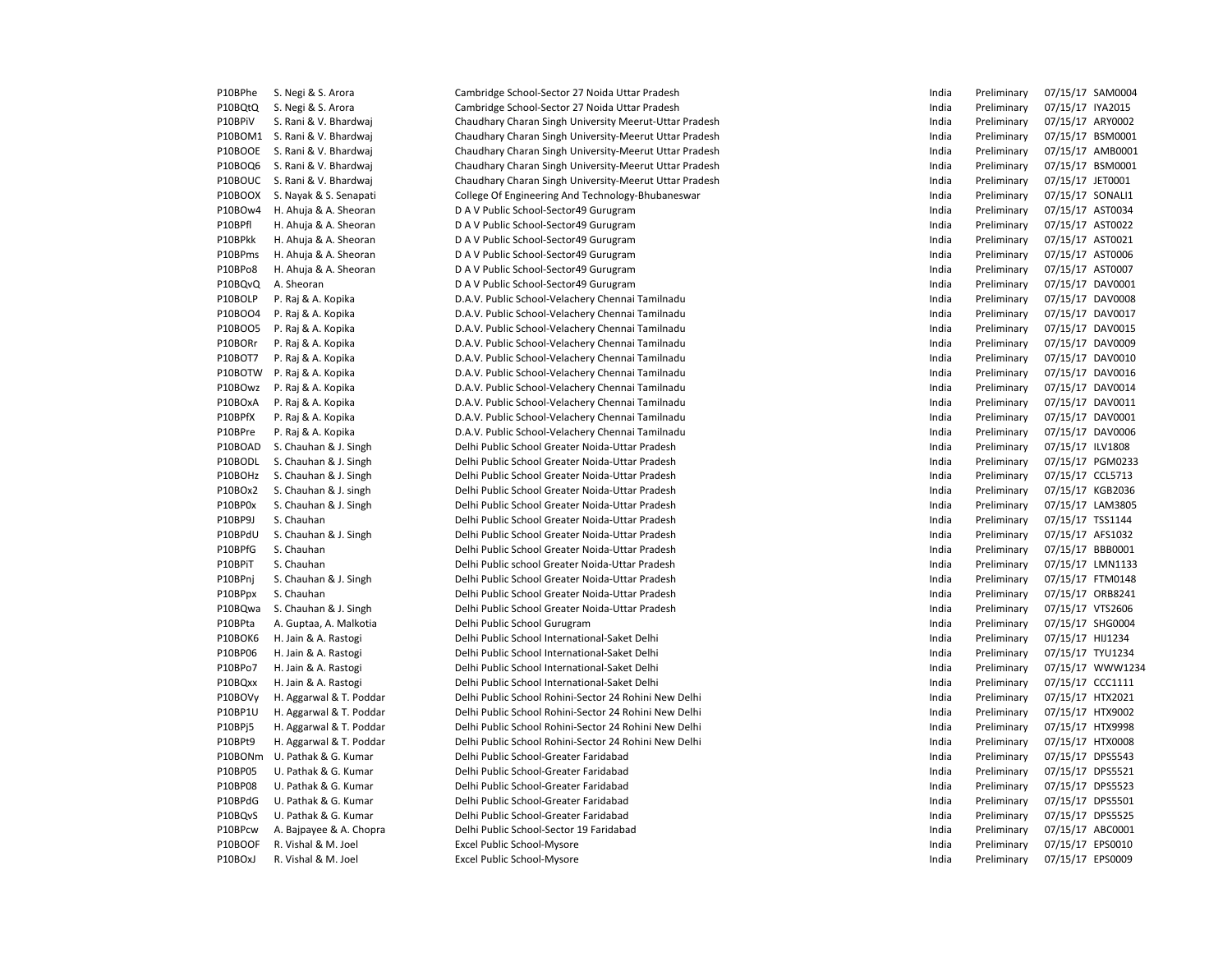| P10BP5q | R. Vishal & M. Joel         | Excel Public School-Mysore                                                        | India | Preliminary | 07/15/17 EPS0004 |  |
|---------|-----------------------------|-----------------------------------------------------------------------------------|-------|-------------|------------------|--|
| P10BP6h | R. Vishal & M. Joel         | Excel Public School-Mysore                                                        | India | Preliminary | 07/15/17 EPS0029 |  |
| P10BPfC | R. Vishal & M. Joel         | Excel Public School-Mysore                                                        | India | Preliminary | 07/15/17 EPS0015 |  |
| P10BPiQ | R. Vishal & M. Joel         | Excel Public School-Mysore                                                        | India | Preliminary | 07/15/17 EPS0030 |  |
| P10BPm5 | R. Vishal & M. Joel         | Excel Public School-Mysore                                                        | India | Preliminary | 07/15/17 EPS0002 |  |
| P10BOwD | R. Dandona & D. Tiwari      | Fr. Conceicao Rodrigues Institute of Technology-Vasi Mumbai                       | India | Preliminary | 07/15/17 FCR2001 |  |
| P10BOzj | R. Dandona & D. Tiwari      | Fr. Conceicao Rodrigues Institute of Technology-Vasi Mumbai                       | India | Preliminary | 07/15/17 FCR2111 |  |
| P10BP39 | R. Dandona & D. Tiwari      | Fr. Conceicao Rodrigues Institute of Technology-Vasi Mumbai                       | India | Preliminary | 07/15/17 FCR2222 |  |
| P10BP4B | R. Dandona & D. Tiwari      | Fr. Conceicao Rodrigues Institute of Technology-Vasi Mumbai                       | India | Preliminary | 07/15/17 FCR2221 |  |
| P10BPaX | R. Dandona & D. Tiwari      | Fr. Conceicao Rodrigues Institute of Technology-Vasi Mumbai                       | India | Preliminary | 07/15/17 FCR0007 |  |
| P10BQyi | R. Dandona & D. Tiwari      | Fr. Conceicao Rodrigues Institute of Technology-Vasi Mumbai                       | India | Preliminary | 07/15/17 FCR2002 |  |
| P10BOR8 | A. Dheer & T. Singh Anand   | G.D Goenka Public School-Sector 22 Rohini Delhi                                   | India | Preliminary | 07/15/17 MAT0030 |  |
| P10BOSF | A. Dheer & T. Singh Anand   | G.D Goenka Public School-Sector 22 Rohini Delhi                                   | India | Preliminary | 07/15/17 MAT0031 |  |
| P10BOya | A. Dheer & T. Singh Anand   | G.D Goenka Public School-Sector 22 Rohini Delhi                                   | India | Preliminary | 07/15/17 MAT0040 |  |
| P10BPak | A. Dheer & T. Singh Anand   | G.D Goenka Public School-Sector 22 Rohini Delhi                                   | India | Preliminary | 07/15/17 MAT0022 |  |
| P10BPk9 | A. Dheer & T. Anand         | G.D Goenka Public School-Sector 22 Rohini Delhi                                   | India | Preliminary | 07/15/17 MAT0011 |  |
| P10BOQx | J. Thomas & G. Gugan        | Gateway International School-Padur Chennai Tamilnadu                              | India | Preliminary | 07/15/17 GIS0003 |  |
| P10BPrs | P. Tripathi & S. Kushwaha   | Indian Institute of remote sensing ISRO Team 1-Dehradun                           | India | Preliminary | 07/15/17 IRS0002 |  |
| P10BONC | N. Jain & H. Singh          | ITL Public School-Sector 9 Dwarka New Delhi                                       | India | Preliminary | 07/15/17 SML0014 |  |
| P10BOQh | N. Jain & H. Singh          | ITL Public School-Sector 9 Dwarka New Delhi                                       | India | Preliminary | 07/15/17 NAM0017 |  |
| P10BOxl | H. Singh & N. Jain          | ITL Public School-Sector 9 Dwarka New Delhi                                       | India | Preliminary | 07/15/17 HNI1012 |  |
| P10BOZq | H. Singh & N. Jain          | ITL Public School-Sector 9 Dwarka New Delhi                                       | India | Preliminary | 07/15/17 HNI2013 |  |
| P10BPpS | H. Singh & N. Jain          | ITL Public School-Sector 9 Dwarka New Delhi                                       | India | Preliminary | 07/15/17 HNI0148 |  |
| P10BPcd | S.R. Amrutha & V.S. Sandhya | Jain University-Banglore/Shridevi Institiute of Technology-Manglore Karnataka     | India | Preliminary | 07/15/17 JUB0099 |  |
| P10BPfJ | S.R. Amrutha & V.S. Sandhya | Jain University-Banglore/Shridevi Institiute of Technology-Manglore Karnataka     | India | Preliminary | 07/15/17 JUB0909 |  |
| P10BQyl | S.R. Amrutha & V.S. Sandhya | Jain University-Banglore/Shridevi Institiute of Technology-Manglore Karnataka     | India | Preliminary | 07/15/17 JUB9029 |  |
| P10BPaY | M. Rishika & S. Megha       | Jawahar Vidyalaya Senior Secondary School-Ashok Nagar Chennai Tamilnadu           | India | Preliminary | 07/15/17 JVS0006 |  |
| P10BOOY | Paresh & A. Rajamani        | Lalaji Memorial Omega International School-Chennai Tamilnadu                      | India | Preliminary | 07/15/17 LMO0014 |  |
| P10BORm | Paresh & A. Rajamani        | Lalaji Memorial Omega International School-Chennai Tamilnadu                      | India | Preliminary | 07/15/17 LMO0016 |  |
| P10BOWJ | Paresh & A. Rajamani        | Lalaji Memorial Omega International School-Chennai Tamilnadu                      | India | Preliminary | 07/15/17 LMO0017 |  |
| P10BOyL | Paresh & A. Rajamani        | Lalaji Memorial Omega International School-Chennai Tamilnadu                      | India | Preliminary | 07/15/17 LMO0001 |  |
| P10BPiS | Paresh & A. Rajamani        | Lalaji Memorial Omega International School-Chennai Tamilnadu                      | India | Preliminary | 07/15/17 LMO0019 |  |
| P10BQyv | M. Kashyap & A. Devaraj     | National College Jayanagar-Bangalore Karnataka                                    | India | Preliminary | 07/15/17 NCJ0009 |  |
| P10BOL2 | K. Kushwah & J. Naskar      | National Institute of Science Eductation and Research-Bhubaneswar                 | India | Preliminary | 07/15/17 SER1201 |  |
| P10BP94 | M. Hasan & K. Jayananthan   | Nellai Nadar Matriculation Higher Secondary School-Kottivakkam Chennai Tamil Nadu | India | Preliminary | 07/15/17 NNM0001 |  |
| P10BPaQ | M. Hasan & K. Jayananthan   | Nellai Nadar Matriculation Higher Secondary School-Kottivakkam Chennai Tamil Nadu | India | Preliminary | 07/15/17 NNM0001 |  |
| P10BPdK | M. Hasan & K. Jayananthan   | Nellai Nadar Matriculation Higher Secondary School-Kottivakkam Chennai Tamil Nadu | India | Preliminary | 07/15/17 NNM0001 |  |
| P10BOBt | J. Goel & V. Sehrawat       | O P Jindal Modern School-Hisar                                                    | India | Preliminary | 07/15/17 OPJ0009 |  |
| P10BPrG | J. Goel & V. Sehrawat       | O P Jindal Modern School-Hisar                                                    | India | Preliminary | 07/15/17 OPJ0002 |  |
| P10BOLK | P. Verma & M. Mishra        | Ramjas School-Pusa Road New Delhi                                                 | India | Preliminary | 07/15/17 ABC0001 |  |
| P10BOQB | P. Verma & M. Mishra        | Ramjas School-Pusa Road New Delhi                                                 | India | Preliminary | 07/15/17 ABC0001 |  |
| P10BORb | P. Verma & M. Mishra        | Ramjas School-Pusa Road New Delhi                                                 | India | Preliminary | 07/15/17 ABC0001 |  |
| P10BPpE | P. Verma & M. Mishra        | Ramjas School-Pusa Road New Delhi                                                 | India | Preliminary | 07/15/17 PIY0001 |  |
| P10BOI9 | H. Bhasin & A. Goyal        | Rukmini Devi Public School-Pitampura New Delhi                                    | India | Preliminary | 07/15/17 HRD1234 |  |
| P10BQt7 | H. Bhasin & A. Goel         | Rukmini Devi Public School-Pitampura New Delhi                                    | India | Preliminary | 07/15/17 HYR5226 |  |
|         |                             |                                                                                   |       |             | 07/15/17 AKS900  |  |
| P10BQyq | A. Goel & H. Bhasin         | Rukmini Devi Public School-Pitampura New Delhi                                    | India | Preliminary |                  |  |
| P10BOO3 | S. Agrawal & T. Dutt        | RV College of Engineering/Indian Institute of Psychology and Research Bangalore   | India | Preliminary | 07/15/17 ABC0001 |  |
| P10BOPQ | S. Agrawal & T. Dutt        | RV College of Engineering/Indian Institute of Psychology and Research Bangalore   | India | Preliminary | 07/15/17 ABC0001 |  |
| P10BOQO | S. Agrawal & T. Dutt        | RV College of Engineering/Indian Institute of Psychology and Research Bangalore   | India | Preliminary | 07/15/17 TSD2529 |  |
| P10BQvh | S. Agrawal & T. Dutt        | RV College of Engineering/Indian Institute of Psychology and Research Bangalore   | India | Preliminary | 07/15/17 STA0001 |  |
| P10BODR | V. Kaushik & S. Kharwal     | Ryan International School-Greater Noida                                           | India | Preliminary | 07/15/17 AAA2222 |  |
| P10BOVU | V. Kaushik & S. Kharwal     | Ryan International School-Greater Noida                                           | India | Preliminary | 07/15/17 MMM1111 |  |
| P10BP1v | V. Kaushik & S. Kharwal     | Ryan International School-Greater Noida                                           | India | Preliminary | 07/15/17 PPP1111 |  |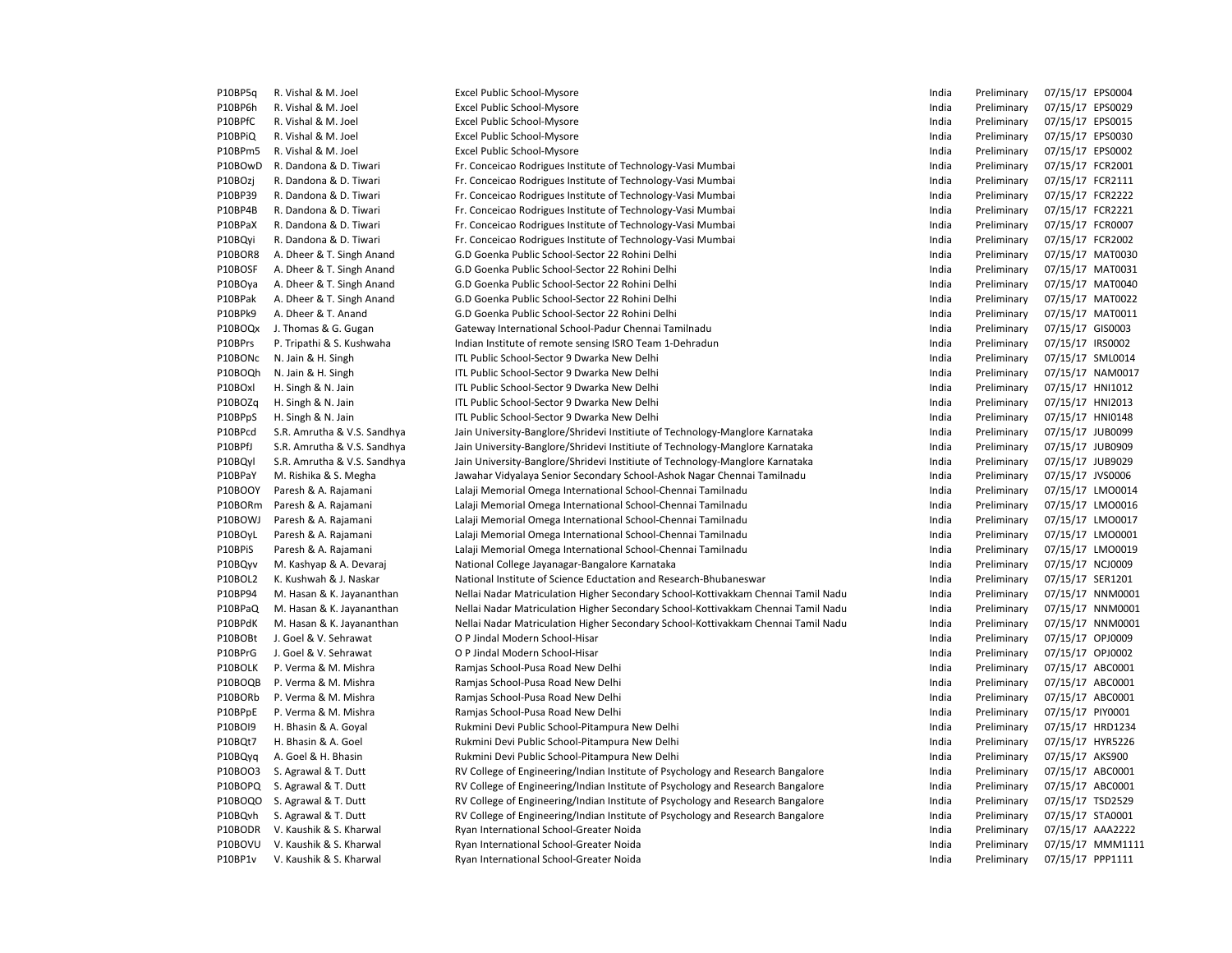| P10BOHK | A. Swamy & A. Khurana          | Ryan International School-Gurugram                                               | India | Preliminary | 07/15/17 RIS6001 |
|---------|--------------------------------|----------------------------------------------------------------------------------|-------|-------------|------------------|
| P10BOOk | A. Swamy & A. Khurana          | Ryan International School-Gurugram                                               | India | Preliminary | 07/15/17 RIS4000 |
| P10BOVO | A. Swamy & A. Khurana          | Ryan International School-Gurugram                                               | India | Preliminary | 07/15/17 RIS4002 |
| P10BPi1 | A. Swamy & A. Khurana          | Ryan International School-Gurugram                                               | India | Preliminary | 07/15/17 RISO002 |
| P10BPql | A. Khanna & A. Singh           | Ryan International School-Mayur Vihar Delhi                                      | India | Preliminary | 07/15/17 TAY1990 |
| P10BQy6 | A. Khanna & A. Singh           | Ryan International School-Mayur Vihar Delhi                                      | India | Preliminary | 07/15/17 POP9999 |
| P10BOHH | U. Singla & S. Singh           | Ryan International School-Sector 31 Gurugram                                     | India | Preliminary | 07/15/17 RIS0009 |
| P10BOL8 | U. Singla & S. Singh           | Ryan International School-Sector 31 Gurugram                                     | India | Preliminary | 07/15/17 RIS0017 |
| P10BOQu | U. Singla & S. Singh           | Ryan International School-Sector 31 Gurugram                                     | India | Preliminary | 07/15/17 RIS0001 |
| P10BOR2 | U. Singla & S. Singh           | Ryan International School-Sector 31 Gurugram                                     | India | Preliminary | 07/15/17 RIS0007 |
| P10BOvX | U. Singla & S. Singh           | Ryan International School-Sector 31 Gurugram                                     | India | Preliminary | 07/15/17 RIS0014 |
| P10BOwV | U. Singla & S. Singh           | Ryan International School-Sector 31 Gurugram                                     | India | Preliminary | 07/15/17 RIS0015 |
| P10BOzE | U. Singla & S. Singh           | Ryan International School-Sector 31 Gurugram                                     | India | Preliminary | 07/15/17 RIS0010 |
| P10BP1L | U. Singla & S. Singh           | Ryan International School-Sector 31 Gurugram                                     | India | Preliminary | 07/15/17 RIS0002 |
| P10BP5B | U. Singla & S. Singh           | Ryan International School-Sector 31 Gurugram                                     | India | Preliminary | 07/15/17 RIS0019 |
| P10BPcV | S. Singh & U. Singla           | Ryan International School-Sector 31 Gurugram                                     | India | Preliminary | 07/15/17 RIS0028 |
| P10BPeK | U. Singla & S. Singh           | Ryan International School-Sector 31 Gurugram                                     | India | Preliminary | 07/15/17 RIS0021 |
| P10BPiU | U. Singla & S. Singh           | Ryan International School-Sector 31 Gurugram                                     | India | Preliminary | 07/15/17 RIS0031 |
| P10BPjJ | U. Singla & S. Singh           | Ryan International School-Sector 31 Gurugram                                     | India | Preliminary | 07/15/17 RIS0023 |
| P10BPIG | U. Singla & S. Singh           | Ryan International School-Sector 31 Gurugram                                     | India | Preliminary | 07/15/17 RIS0020 |
| P10BQyC | S. Singh & U. Singla           | Ryan International School-Sector 31 Gurugram                                     | India | Preliminary | 07/15/17 RIS0029 |
| P10BP5A | A. Dhanade & P. Lokhande       | School of Earth Sciences-Team 1 SRTM University Nanded Mahrashtra                | India | Preliminary | 07/15/17 PAY0012 |
| P10BPcm | A. Dhanade & P. Lokhande       | School of Earth Sciences-Team 1 SRTM University Nanded Mahrashtra                | India | Preliminary | 07/15/17 PAY0014 |
| P10BPdv | A. Dhanade & P. Lokhande       | School of Earth Sciences-Team 1 SRTM University Nanded Mahrashtra                | India | Preliminary | 07/15/17 PAY0013 |
| P10BPm9 | A. Dhanade & P. Lokhande       | School of Earth Sciences-Team 1 SRTM University Nanded Mahrashtra                | India | Preliminary | 07/15/17 PAY0016 |
| P10BOOQ | H. Chaube & S. Acharya         | School of Earth Sciences-Team 2 SRTM University Nanded                           | India | Preliminary | 07/15/17 SES1000 |
| P10BORE | H. Chaube & S. Acharya         | School of Earth Sciences-Team 2 SRTM University Nanded                           | India | Preliminary | 07/15/17 SES0071 |
| P10BORM | H. Chaube & S. Acharya         | School of Earth Sciences-Team 2 SRTM University Nanded                           | India | Preliminary | 07/15/17 SES1003 |
| P10BP07 | H. Chaube & S. Acharya         | School of Earth Sciences-Team 2 SRTM University Nanded                           | India | Preliminary | 07/15/17 SES0067 |
| P10BP1V | H. Chaube & S. Acharya         | School of Earth Sciences-Team 2 SRTM University Nanded                           | India | Preliminary | 07/15/17 SES0069 |
| P10BP36 | H. Chaube & S. Acharya         | School of Earth Sciences-Team 2 SRTM University Nanded                           | India | Preliminary | 07/15/17 SES1028 |
| P10BPiZ | H. Chaube & S. Acharya         | School of Earth Sciences-Team 2 SRTM University Nanded                           | India | Preliminary | 07/15/17 SES0011 |
| P10BPnK | H. Chaube & S. Acharya         | School of Earth Sciences-Team 2 SRTM University Nanded                           | India | Preliminary | 07/15/17 SES0000 |
| P10BPoW | H. Chaube & S. Acharya         | School of Earth Sciences-Team 2 SRTM University Nanded                           | India | Preliminary | 07/15/17 SES0031 |
| P10BPsb | H. Chaube & S. Acharya         | School of Earth Sciences-Team 2 SRTM University Nanded                           | India | Preliminary | 07/15/17 SES0013 |
| P10BQu1 | H. Chaube & S. Acharya         | School of Earth Sciences-Team 2 SRTM University Nanded                           | India | Preliminary | 07/15/17 SES1023 |
| P10BOvN | S. Yogesh & N. Sashaang        | Shri Natesan Vidyasala Matric Higher Secondary School-Mannivakkam Chennai        | India | Preliminary | 07/15/17 SNV0001 |
| P10BOX5 | S. Yogesh & N. Sashaang        | Shri Natesan Vidyasala Matriculation Higher Secondary School-Mannivakkam Chennai | India | Preliminary | 07/15/17 SNV0003 |
| P10BODB | P.K. Sudharshan & S. Mahadevan | Srimad Andavan Arts and Science College-Trichy Tamilnadu                         | India | Preliminary | 07/15/17 RSS3845 |
| P10BOL0 | P.K. Sudharshan & S. Mahadevan | Srimad Andavan Arts and Science College-Trichy Tamilnadu                         | India | Preliminary | 07/15/17 SAC0010 |
| P10BP4F | P.K. Sudharshan & S. Mahadevan | Srimad Andavan Arts and Science College-Trichy Tamilnadu                         | India | Preliminary | 07/15/17 SAC0008 |
| P10BPb4 | P.K. Sudharshan & S. Mahadevan | Srimad Andavan Arts and Science College-Trichy Tamilnadu                         | India | Preliminary | 07/15/17 SAC0006 |
| P10BPhc | P.K. Sudharshan & S. Mahadevan | Srimad Andavan Arts and Science College-Trichy Tamilnadu                         | India | Preliminary | 07/15/17 SAC0002 |
| P10BPrV | P.K. Sudharshan & S. Mahadevan | Srimad Andavan Arts and Science College-Trichy Tamilnadu                         | India | Preliminary | 07/15/17 SAC0004 |
| P10BOSc | M. Godara & A. Sharma          | St. Marys School-Sector-19 Dwarka Delhi                                          | India | Preliminary | 07/15/17 SMS6666 |
| P10BPan | M. Godara & A. Sharma          | St. Marys School-Sector-19 Dwarka Delhi                                          | India | Preliminary | 07/15/17 SMS2222 |
| P10BPfm | M. Godara & A. Sharma          | St. Marys School-Sector-19 Dwarka Delhi                                          | India | Preliminary | 07/15/17 SMS0003 |
| P10BPgA | M. Godara & A. Sharma          | St. Marys School-Sector-19 Dwarka Delhi                                          | India | Preliminary | 07/15/17 SMS3333 |
| P10BOMH | V. Chopra & H. Vashishtha      | St. Thomas School-Sector 19 Dwarka Delhi                                         | India | Preliminary | 07/15/17 MSM4444 |
| P10BOSg | V. Chopra & H. Vashishtha      | St. Thomas School-Sector 19 Dwarka Delhi                                         | India | Preliminary | 07/15/17 MSM1111 |
| P10BOUi | V. Chopra & H. Vashishtha      | St. Thomas School-Sector 19 Dwarka Delhi                                         | India | Preliminary | 07/15/17 MSM3333 |
| P10BOVD | V. Chopra & H. Vashishtha      | St. Thomas School-Sector 19 Dwarka Delhi                                         | India | Preliminary | 07/15/17 MSM1234 |
| P10BPof | V. Chopra & H. Vashishtha      | St. Thomas School-Sector 19 Dwarka Delhi                                         | India | Preliminary | 07/15/17 MSM1975 |
|         |                                |                                                                                  |       |             |                  |